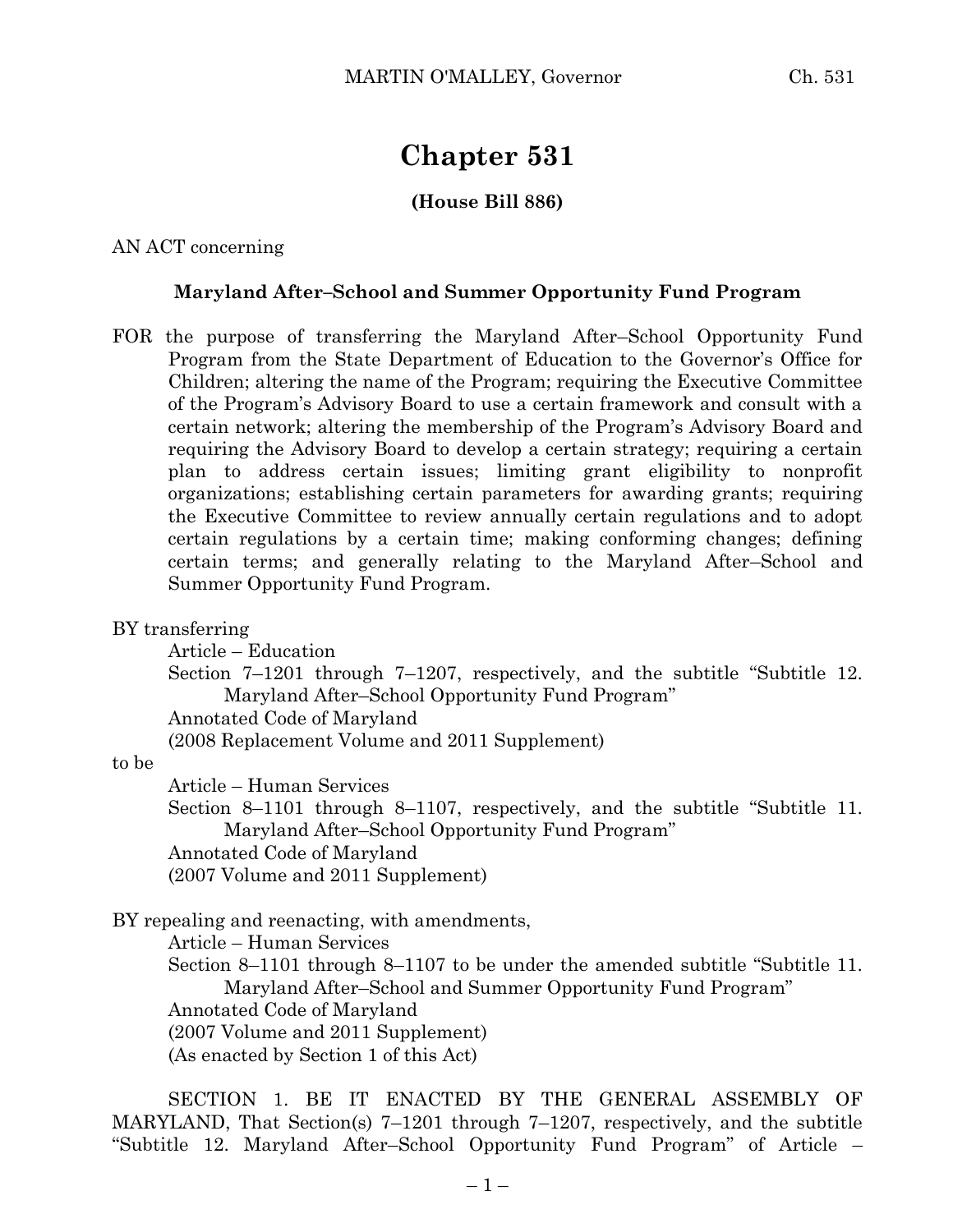Education of the Annotated Code of Maryland be transferred to be Section(s) 8–1101 through 8–1107, respectively, and the subtitle "Subtitle 11. Maryland After–School Opportunity Fund Program" of Article – Human Services of the Annotated Code of Maryland.

SECTION 2. AND BE IT FURTHER ENACTED, That the Laws of Maryland read as follows:

#### **Article – Human Services**

Subtitle 11. Maryland After–School **AND SUMMER** Opportunity Fund Program.

8–1101.

(a) In this subtitle the following words have the meanings indicated.

(b) "Advisory Board" means the Advisory Board on After–School **AND SUMMER** Opportunity programs.

(c) "After–school **AND SUMMER** opportunity programs" means enrichment programs for school age children that take place:

- (1) before school starts each day and after school ends each day;
- (2) on weekends;
- (3) on holidays;
- (4) during vacations; and
- (5) during summer break.
- (d) **[**"Department" means the State Department of Education.

(e)**]** "Executive Committee" means the Executive Committee of the Advisory Board.

**[**(f)**] (E)** (1) "Fund" means the Maryland After–School **AND SUMMER** Opportunity Fund.

(2) "Fund" does not include**:**

**(I)** money provided under the Purchase of Child Care Program administered by the **STATE** Department **OF EDUCATION; OR**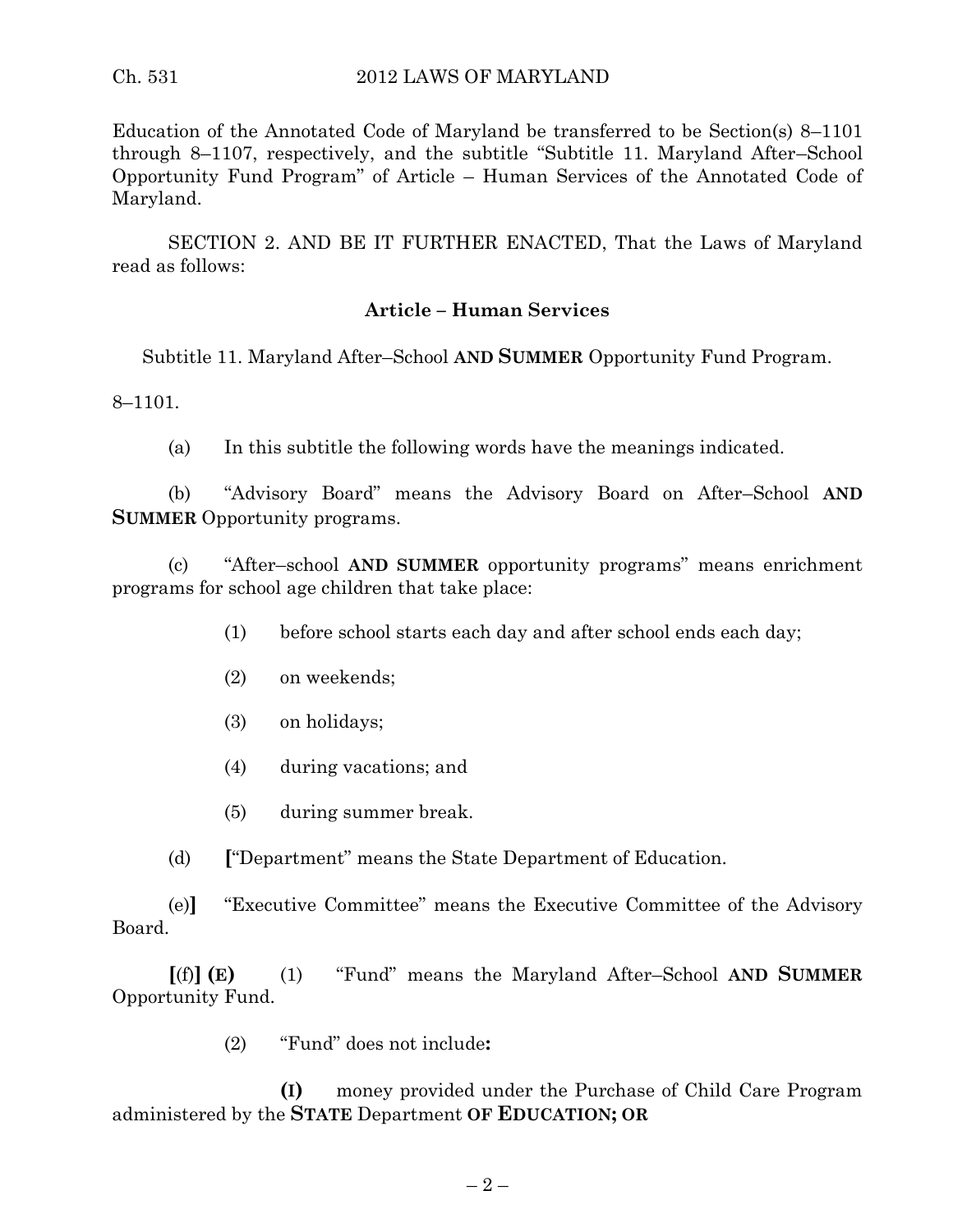**(II) MONEY PROVIDED UNDER THE CHILDREN'S CABINET INTERAGENCY FUND ADMINISTERED BY THE OFFICE**.

**(F) "NONPROFIT ORGANIZATION" MEANS AN ORGANIZATION THAT IS EXEMPT FROM TAXATION UNDER § 501(C)(3) OF THE INTERNAL REVENUE CODE.**

(g) "Program" means the Maryland After–School **AND SUMMER** Opportunity Fund Program.

(h) **(1)** "Technical assistance" **[**includes**] MEANS** assistance in the identification and implementation of effective practices for after–school **AND SUMMER** programs.

**(2) "TECHNICAL ASSISTANCE" INCLUDES ASSISTANCE IN COMPLIANCE WITH THE MARYLAND OUT OF SCHOOL TIME PROGRAMS' QUALITY STANDARDS FRAMEWORK.**

8–1102.

(a) There is a Maryland After–School **AND SUMMER** Opportunity Fund Program.

(b) There is a Maryland After–School **AND SUMMER** Opportunity Fund in the Program.

(c) The Executive Committee, in consultation with the Advisory Board, shall administer the Program.

(d) The Executive Committee shall **[**consult with the Maryland Partnership for Children, Youth, and Families in developing the Program's standards and in operating the Program**] USE THE MARYLAND OUT OF SCHOOL TIME PROGRAMS' QUALITY STANDARDS FRAMEWORK TO MONITOR AND ASSESS AFTER–SCHOOL AND SUMMER PROGRAMS THAT PARTICIPATE IN THE PROGRAM**.

**(E) THE MARYLAND OUT OF SCHOOL TIME PROGRAMS' QUALITY STANDARDS FRAMEWORK DOES NOT SUPERSEDE APPLICABLE CHILD CARE CENTER LICENSING REGULATIONS.**

8–1103.

(a) There is an Advisory Board on After–School **AND SUMMER** Opportunity programs in the Program.

(b) The Advisory Board shall consist of the following individuals: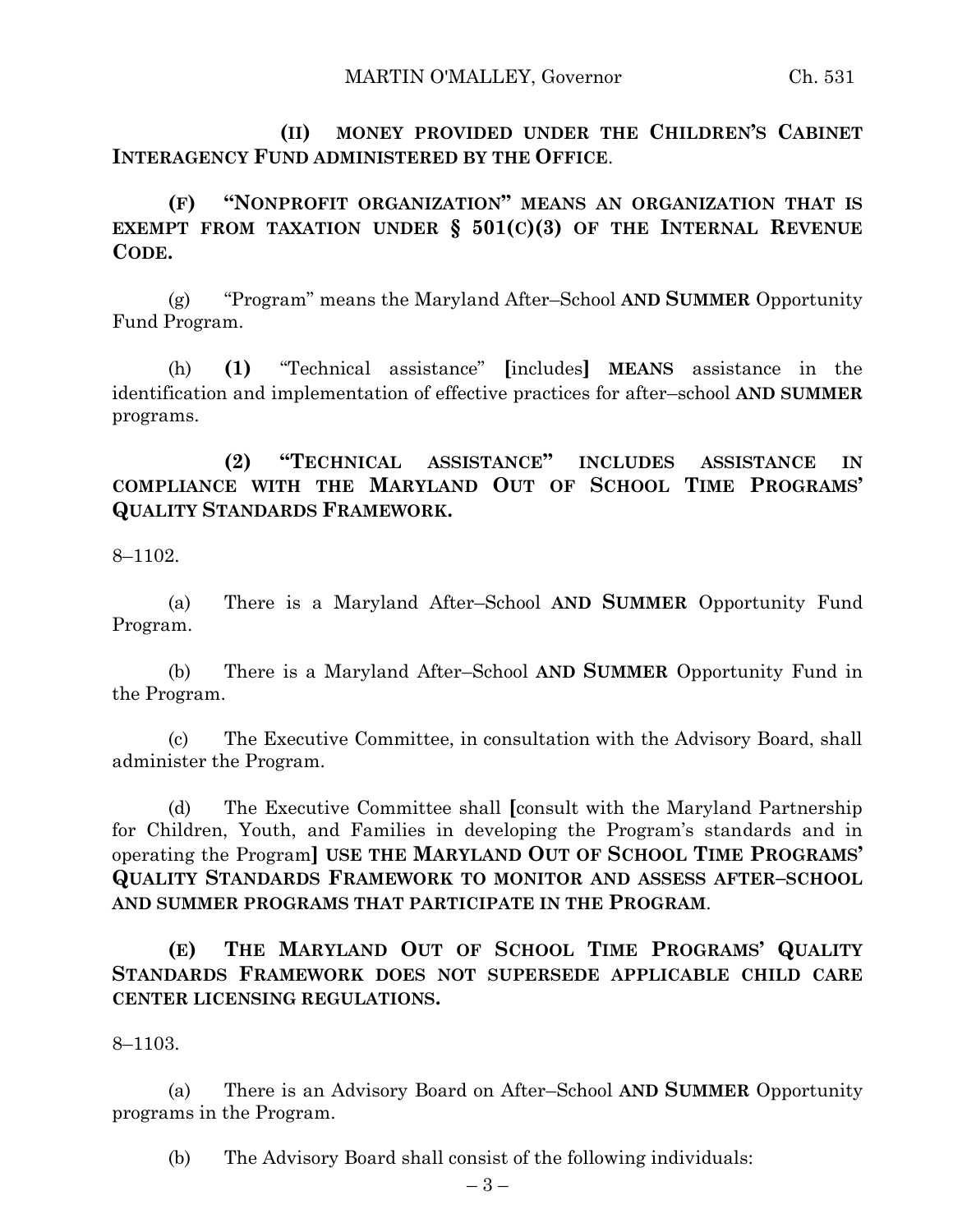(1) the Governor or the Governor's designee;

(2) the President of the Senate of Maryland or the President's designee;

(3) the Speaker of the House of Delegates of Maryland or the Speaker's designee;

(4) the State Superintendent of Schools or the Superintendent's designee;

(5) the Secretaries of Health and Mental Hygiene, Juvenile Services, and Human Resources or their designees;

(6) the Special Secretary of the **GOVERNOR'S** Office for Children**[**, Youth, and Families**]** or the Special Secretary's designee;

(7) one representative of the Office of Crime Control and Prevention designated by the Governor; and

(8) **[**fifteen**] SIXTEEN SEVENTEEN** individuals serving 2–year terms, to be appointed by the Governor, as follows:

(i) two members who represent the children's advocacy community;

(ii) two members of the after–school provider community who represent providers not included in **[**items (vi) and**] ITEM** (vii) of this item;

(iii) two members who are parents of students enrolled in the State in kindergarten through grade 12;

(iv) two members who are students enrolled in the State in grades 6 through 12;

(v) one teacher who is working in a school in the State;

(vi) one member who **[**is a registered family child care provider who serves school age children**] REPRESENTS THE STATEWIDE NETWORK OF CHILD CARE RESOURCE AND REFERRAL CENTERS**;

(vii) one member who **[**is a staff member of a licensed child care center who serves school age children**] REPRESENTS THE STATEWIDE ALLIANCE OF LICENSED SCHOOL AGE CHILD CARE PROVIDERS**;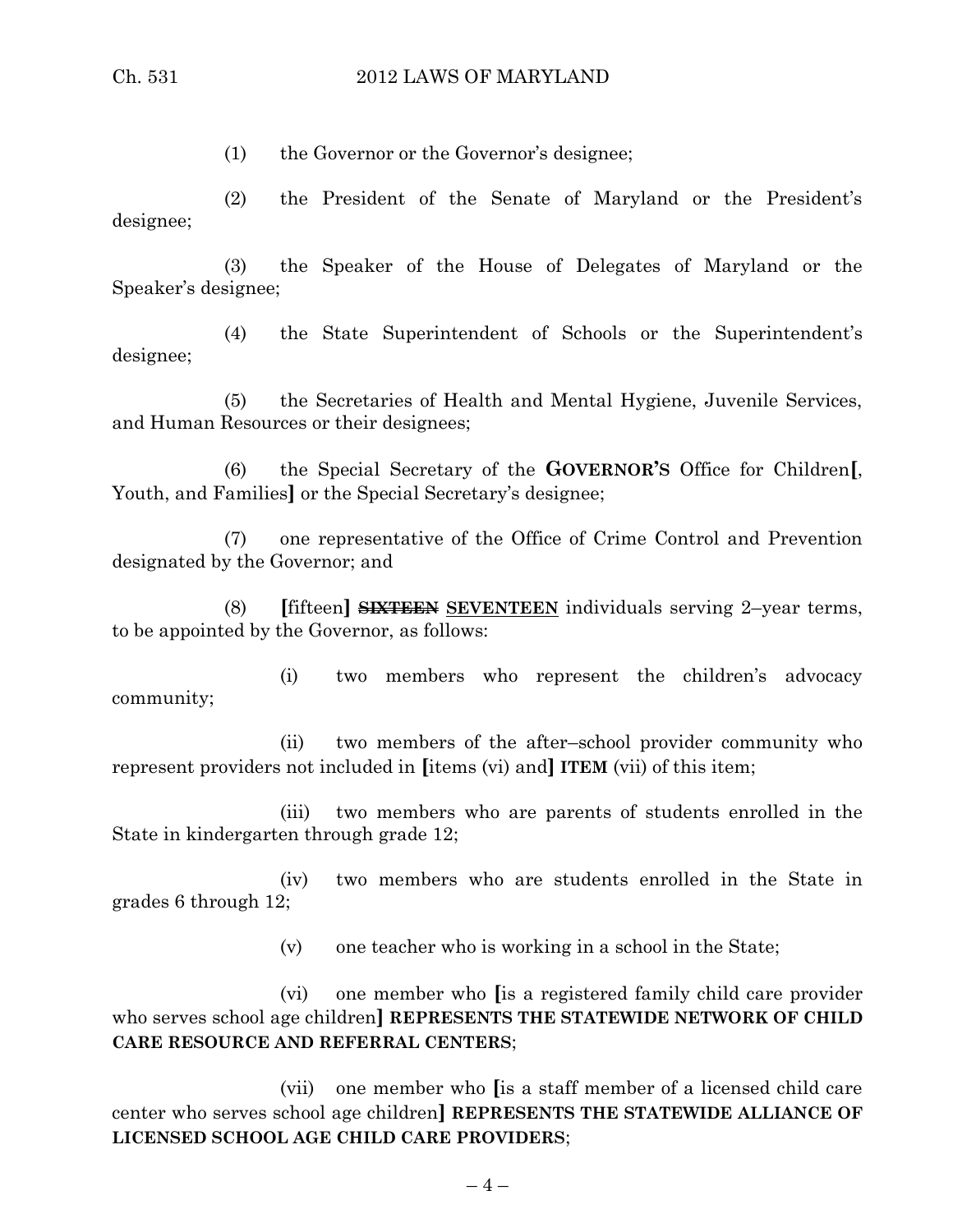(viii) one member of a local management board;

(ix) one member of a local board of education;

(x) one member who is a professional in the field of recreation and parks that delivers **[**licensed or regulated child care**] AFTER SCHOOL AND SUMMER** programs; **[**and**]**

(xi) one member who represents the concerns of **[**developmentally**]** disabled children**; AND**

# **(XII) ONE MEMBER WHO REPRESENTS THE OFFICE OF CHILD CARE IN THE STATE DEPARTMENT OF EDUCATION; AND**

# **(XIII) ONE MEMBER WHO REPRESENTS THE DEPARTMENT OF DISABILITIES**.

(c) (1) There is an Executive Committee of the Advisory Board.

(2) The Executive Committee consists of the following individuals:

(i) the Governor or the Governor's designee;

(ii) the Secretary of Human Resources or the Secretary's

designee;

(iii) the State Superintendent of Schools or the Superintendent's

designee;

(iv) the Secretary of Juvenile Services or the Secretary's

designee;

(v) the Secretary of Health and Mental Hygiene or the Secretary's designee; and

(vi) the Special Secretary of the **GOVERNOR'S** Office for Children**[**, Youth, and Families**]** or the Special Secretary's designee.

(d) (1) The Governor shall serve as the chair of the Advisory Board and of the Executive Committee.

(2) The Governor may designate the Lieutenant Governor or one of the secretaries serving on the Advisory Committee and the Executive Committee to act as chair in the Governor's absence.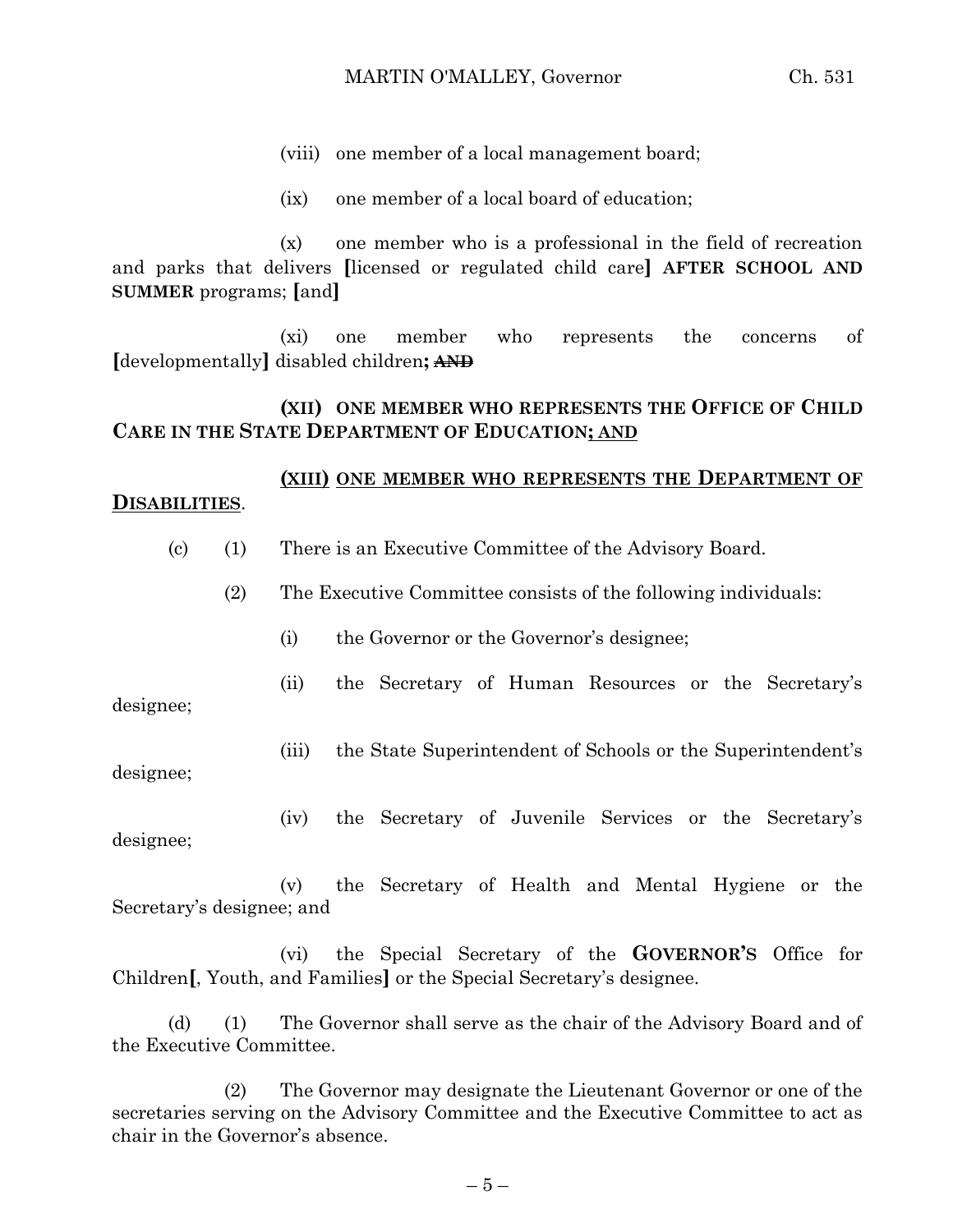# **(E) THE ADVISORY BOARD SHALL DEVELOP A STRATEGY TO PROVIDE TECHNICAL ASSISTANCE THROUGH THE MARYLAND OUT OF SCHOOL TIME NETWORK.**

8–1104.

(a) The **[**Department**] OFFICE** shall administer the Fund as directed by the Executive Committee.

(b) (1) Prior to final action by the Executive Committee, the Advisory Board shall review and make recommendations on:

- (i) Program standards;
- (ii) requests for proposals; and
- (iii) criteria for awarding grants.

(2) A member of the Advisory Board may not vote on or make any recommendation to the Executive Committee if the member has a financial interest that may be substantially affected by that recommendation.

(c) (1) On or before December 15 of each year, the Executive Committee, in consultation with the Advisory Board, shall review and update the comprehensive plan of after–school **AND SUMMER** opportunity programs as described in paragraph (2) of this subsection.

(2) The comprehensive plan shall address at least the following issues:

- (i) integration of public and private funding sources;
- (ii) maximization of federal funding opportunities;

(iii) consideration of the special needs of **[**developmentally**]** disabled children, including needed services, supports, and appropriate provider training;

(iv) promotion of the use of school buildings and local public transportation resources for after–school **AND SUMMER** opportunity programs;

(v) where **[**applicable, use of the local child care resource and referral centers of the Maryland Child Care Resource Network for**] NEEDED,** technical assistance **[**purposes**] FOR COMPLIANCE WITH THE MARYLAND OUT OF SCHOOL TIME PROGRAMS' QUALITY STANDARDS FRAMEWORK**;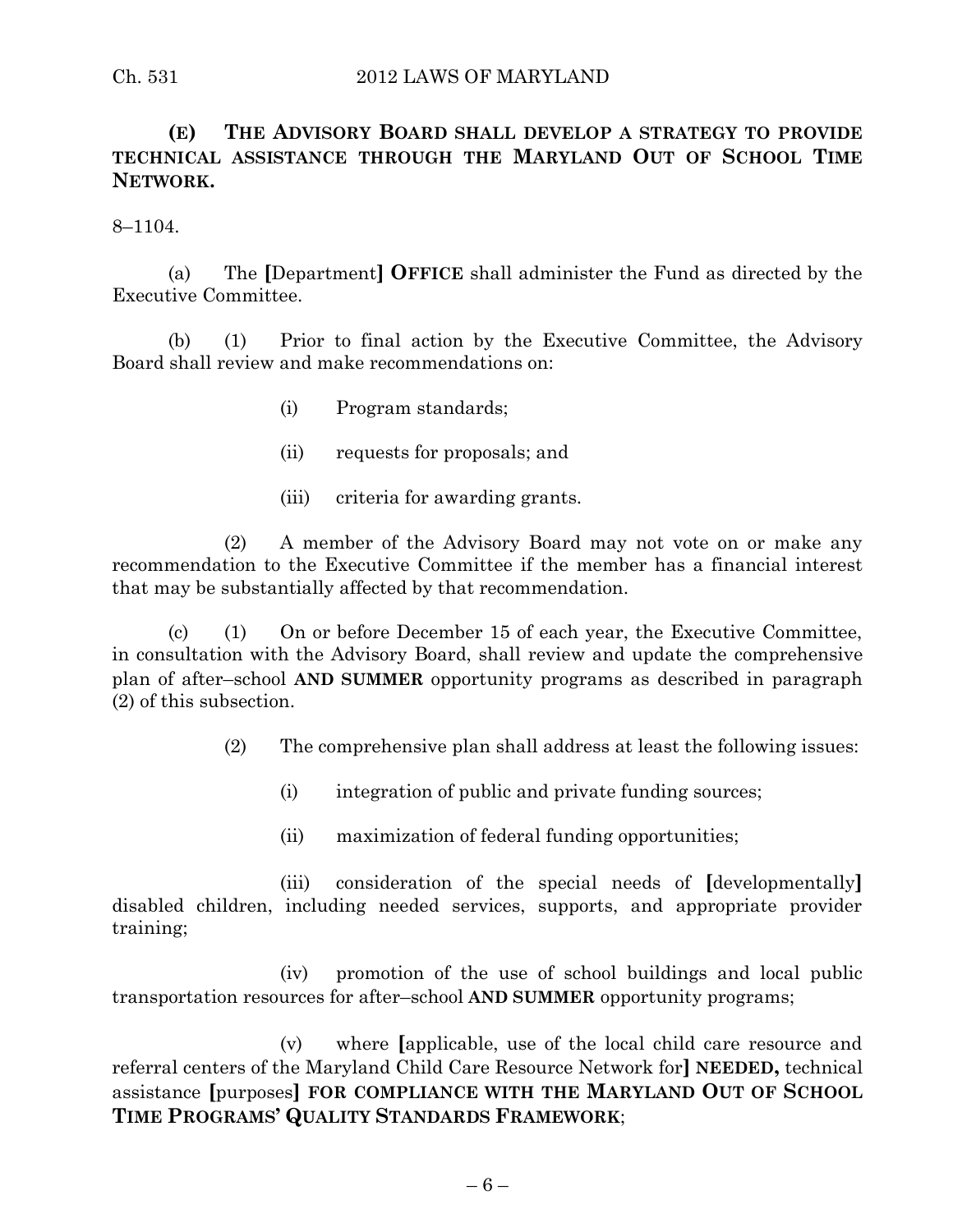(vi) promotion of continued expansion of high quality after–school **AND SUMMER** opportunity programs in the State; and

(vii) **[**consideration of implementing the full range of options for improving the delivery of after–school opportunity programs, including the potential expansion of the purchase of care voucher system**] INTEGRATION OF ANY PLANS DEVELOPED BY LOCAL JURISDICTIONS**.

(d) (1) Each fiscal year, in consultation with the Advisory Board and subject to the availability of money in the Fund, the Executive Committee shall issue a request for proposals under the State procurement law soliciting bids for a grant from the Fund.

(2) Subject to subsection (b)(2) of this section, the Executive Committee may award a grant from the Fund to an applicant only after consultation with the Advisory Board and upon a favorable vote of a majority of the members of the Executive Committee.

(3) In any fiscal year, the total grants awarded to applicants operating within a particular county or Baltimore City may not exceed 15% of the total grants awarded in that fiscal year.

(4) **ONLY NONPROFIT ORGANIZATIONS ARE ELIGIBLE TO RECEIVE A GRANT.**

**(5)** The Executive Committee must identify and ensure that a responsible **NONPROFIT** organization will administer any grant awarded from the Fund.

(e) **(1)** In selecting **[**an**] A NONPROFIT** organization to administer a grant from the Fund, the Executive Committee shall select the responsive and responsible bidder whose application best incorporates features that will have a positive measurable impact on one or more of the conditions of well–being for Maryland children and youth identified by **[**the Maryland Partnership for Children, Youth, and Families**] THE MARYLAND OUT OF SCHOOL TIME PROGRAMS' QUALITY STANDARDS FRAMEWORK**.

**(2) THE EXECUTIVE COMMITTEE SHALL ENSURE FUNDS ARE GRANTED TO NONPROFIT ORGANIZATIONS IN ALL GEOGRAPHIC AREAS OF THE STATE AS EQUITABLY AS POSSIBLE.**

(f) The Executive Committee may award a planning grant from the Fund to assist **[**an**] NONPROFIT [**organization**] ORGANIZATIONS** in a county to prepare an application for a grant for the next fiscal year.